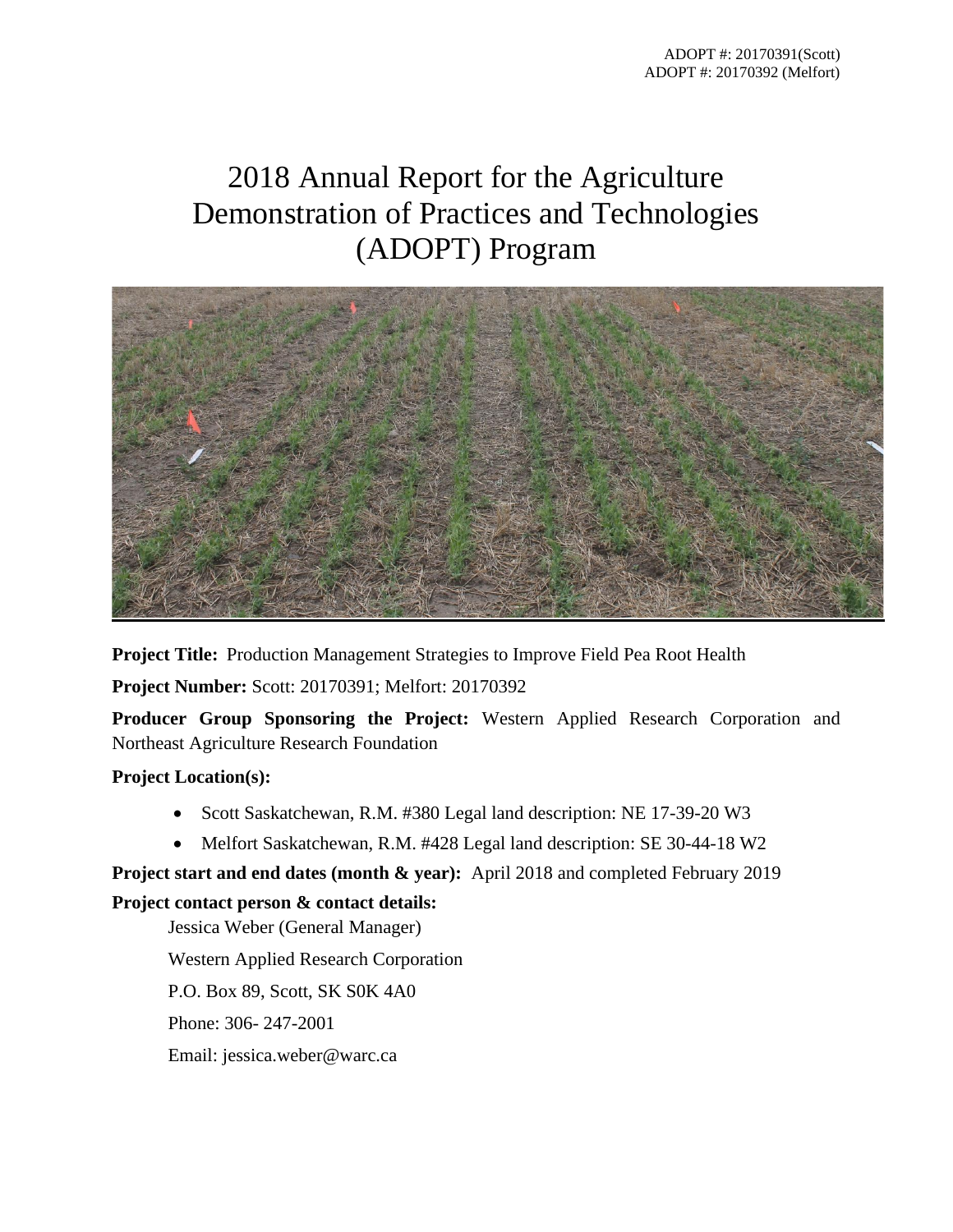Jessica Pratchler (Research Manager) Northeast Agriculture Research Foundation P.O. Box 1240, Melfort, SK S03 1A0 Phone: 306-231-4797 Email: [neag.agro@gmail.com](mailto:neag.agro@gmail.com)

B. Ken Hookway (Bookkeeper) Northeast Agriculture Research Foundation P.O. Box 1240, Melfort, SK S03 1A0 Email: khookway@sasktel.net

# **Objectives and Rationale**

## **Project objectives:**

The objective of this project was to demonstrate an effective management strategy to improve pea root health in aphanomyces contaminated soils.

\_\_\_\_\_\_\_\_\_\_\_\_\_\_\_\_\_\_\_\_\_\_\_\_\_\_\_\_\_\_\_\_\_\_\_\_\_\_\_\_\_\_\_\_\_\_\_\_\_\_\_\_\_\_\_\_\_\_\_\_\_\_\_\_\_\_\_\_\_\_\_\_\_\_\_\_\_\_\_\_\_\_\_

# **Project Rationale:**

*Aphanomyces euteiches* is an important disease of field pea which is caused by a complex of root pathogens. Cultural and chemical control options are available to reduce the impact of this disease, but none have been highly effective when used individually. Therefore, utilizing multiple control strategies to minimize the effects of Aphanomyces is the most effective way to improve pea root health. Furthermore, the study will closely follow a recent study, where the use of herbicides, nutrition, inoculants, and seed treatments were compared to low-yielding input management practices. Results of the study showed improved plant tolerance to Aphanomyces due to enhanced plant health earlier in the season, and in return increased yields. Overall, this demonstration will help producers identify which management strategies will result in the greatest increase in plant health and subsequent crop yield. Economic analysis will also aid producers in determining, which practice(s) can be the most productive and cost-effective.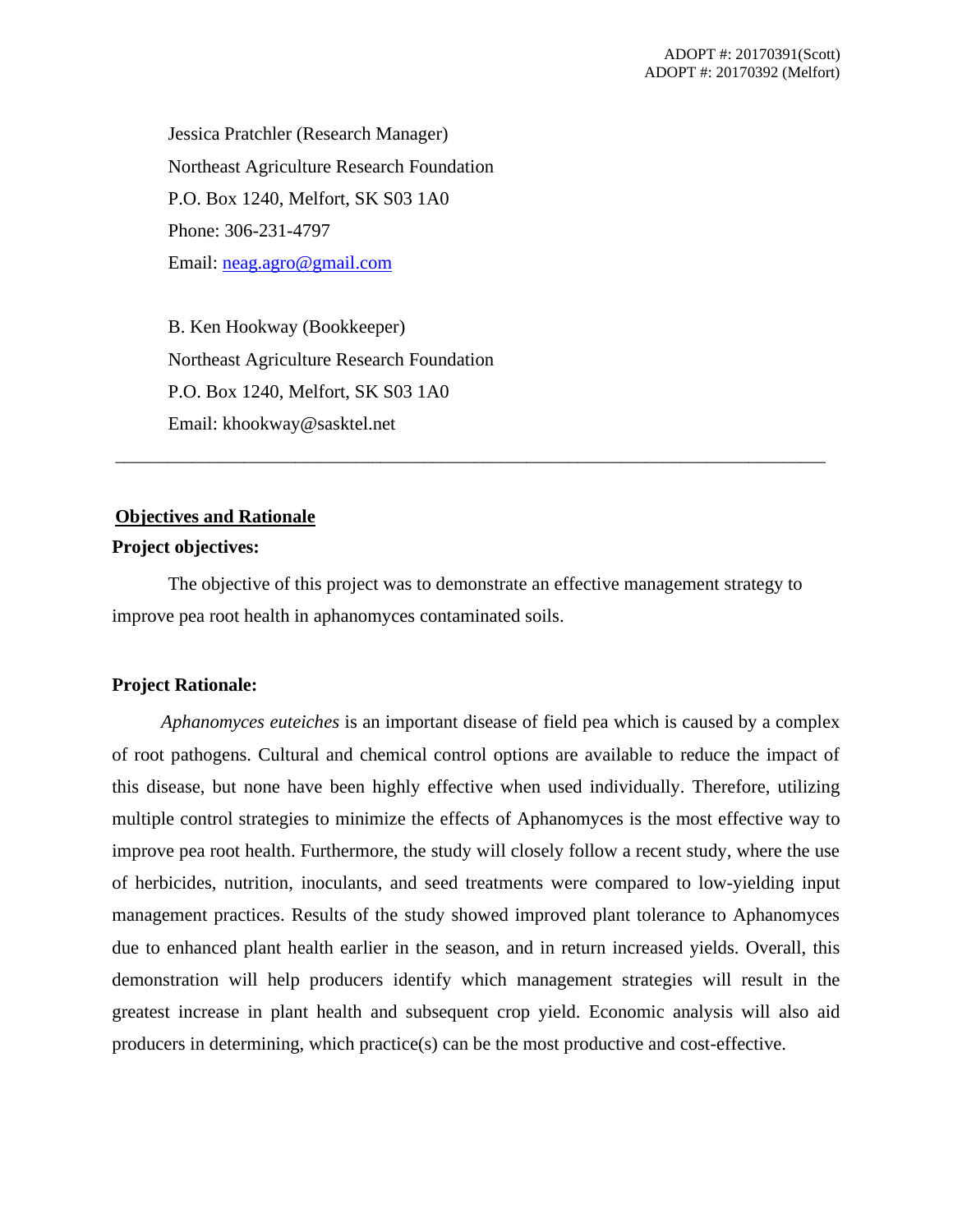There are several studies focusing on individual factors that influence the severity of aphanomyces on root health. Previous research by Teasdale et al. (1997) reported that an application of a dinitroaniline herbicide inhibited the production of motile zoospores, the infecting propagule of the pathogen. The study indicated that the inhibition of the pathogen motility resulted in a 2- week delay of the infection. This delay resulted in additional plant growth that allowed the peas to better withstand the effects of subsequent disease development.

These results coincide with a separate study by Thygesen et al. (2004) which found that advanced plant root growth combined with the presence of arbuscular mycorrhizal resulted in increased tolerance to pea root- rot disease. Furthermore, Bodker et al. (1998) indicated that arbuscular mycorrhizal fungus increased phosphorus uptake and the phosphorus concentration in the plant, which correlated to a reduction in disease development in peas. Furthermore, Dr. Syama Chatterton indicated that using a seed treatment that targets root rot complexes combined with a fungicide application may prove effective to improve the buffering capacity of peas to aphanomyces.

A more recent study was conducted at three sites in 2016 and 2017 to determine if a combination of herbicides applied PRE and POST with foliar applications and inoculants would reduce the effect of aphanomyces on pea root health. The results from this trial indicated that best management practices including proper inoculation, application of starter fertilizer, and seed treatment combined with foliar micronutrients to result in improved plant tolerance to aphanomyces. Consequentially, they reported a yield increase compared to treatments in which low- yielding management practices where utilized. The yield differences were attributed to overall enhanced plant health earlier in the season, allowing the plants to more effectively buffer the effects of aphanomyces on root growth (Saskatchewan Pulse Growers Agronomy Workshop Presentation, 2017).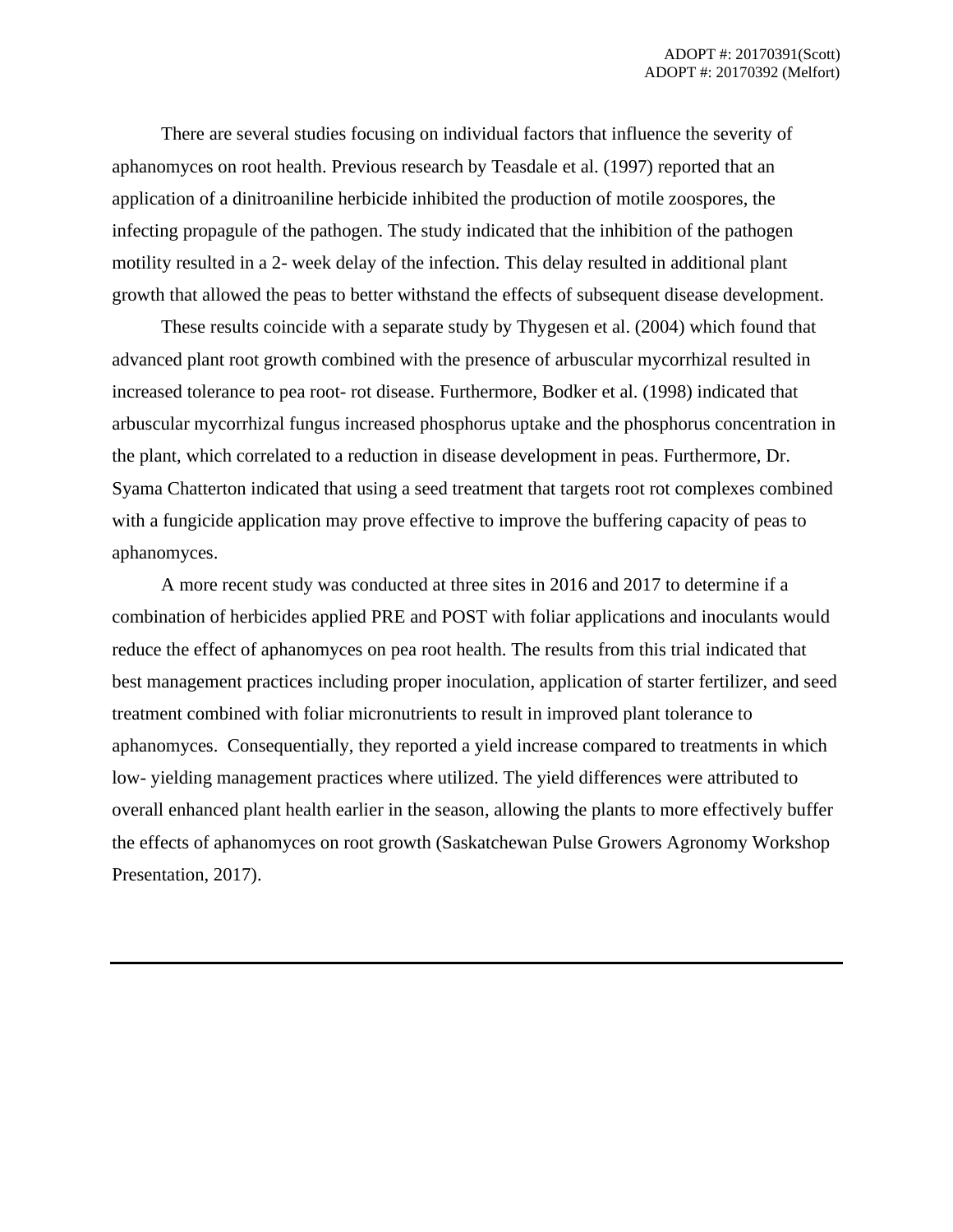# **Methodology and Results**

# **Methodology:**

The demonstration will be set up as a randomized complete block design (RCBD) with four replicates and three treatments at Scott, SK (Table A1) and Melfort, SK (Table A2) in 2018. The treatments compared different management strategies to limit the effect of aphanomyces on pea root growth and development. Soil samples for residual nutrients and aphanomyces spore levels were conducted at both locations in the spring.

**Table 1:** Demonstration treatment list of different management strategies **Treatments:**

- **1.** Conventional management strategy<sup>a</sup>
- **2.** Enhanced management strategy <sup>b</sup>
- **3.** Intensive management strategy <sup>c</sup>

<sup>a</sup> **Conventional:** PRE-seed glyphosate; starter fertilizer (N, P, K); liquid inoculant; no seed treatment; no fungicide application of phosphite salts

<sup>b</sup> Enhanced: PRE-seed glyphosate/ trifluralin; starter fertilizer (N, P, K); granular inoculant; seed treatment; fungicide of phosphite salts

• Seed treatment: Intego Solo + Apron

<sup>c</sup>**Intensive:** PRE-seed glyphosate/ trifluralin; starter fertilizer (N, P, K, S); granular inoculant; seed treatment; fungicide of phosphite salts; foliar nutrient application

At Scott, prior to seeding, soil samples were collected at three depth increments (0-15 cm, 15-30 cm, and 30-60 cm) in order to determine fertilizer rate recommendations (Table A1). The soil test recommendations were used to determine a fertilizer requirement based on a 40 bu ac<sup>-1</sup> canola crop. Glyphosate and Aim were applied 3 to 5 days prior to seeding. CDC Arbarth, a yellow pea variety suitable for the location, was seeded using an R-tech drill with 10-inch row spacing on wheat stubble. Further details regarding treatment applications can be found in Table A1.

At Melfort, residual nutrient levels were used to base fertilizer recommendations for a 40 bu ac<sup>-1</sup> pea crop (Table 1). There was 37 kg ha<sup>-1</sup> of 46-0-0 side-banded along with 17 kg ha<sup>-1</sup> of 11-52-0 seed-placed in the conventional and enhanced management treatments. In the intensive management treatment, 27 kg ha<sup>-1</sup> of 46-0-0 was side-banded, along with 17 kg ha<sup>-1</sup> of 11-52-0 seed-placed, and 23 kg ha<sup>-1</sup> of 21-0-0-24 was broadcasted. There was no need for potassium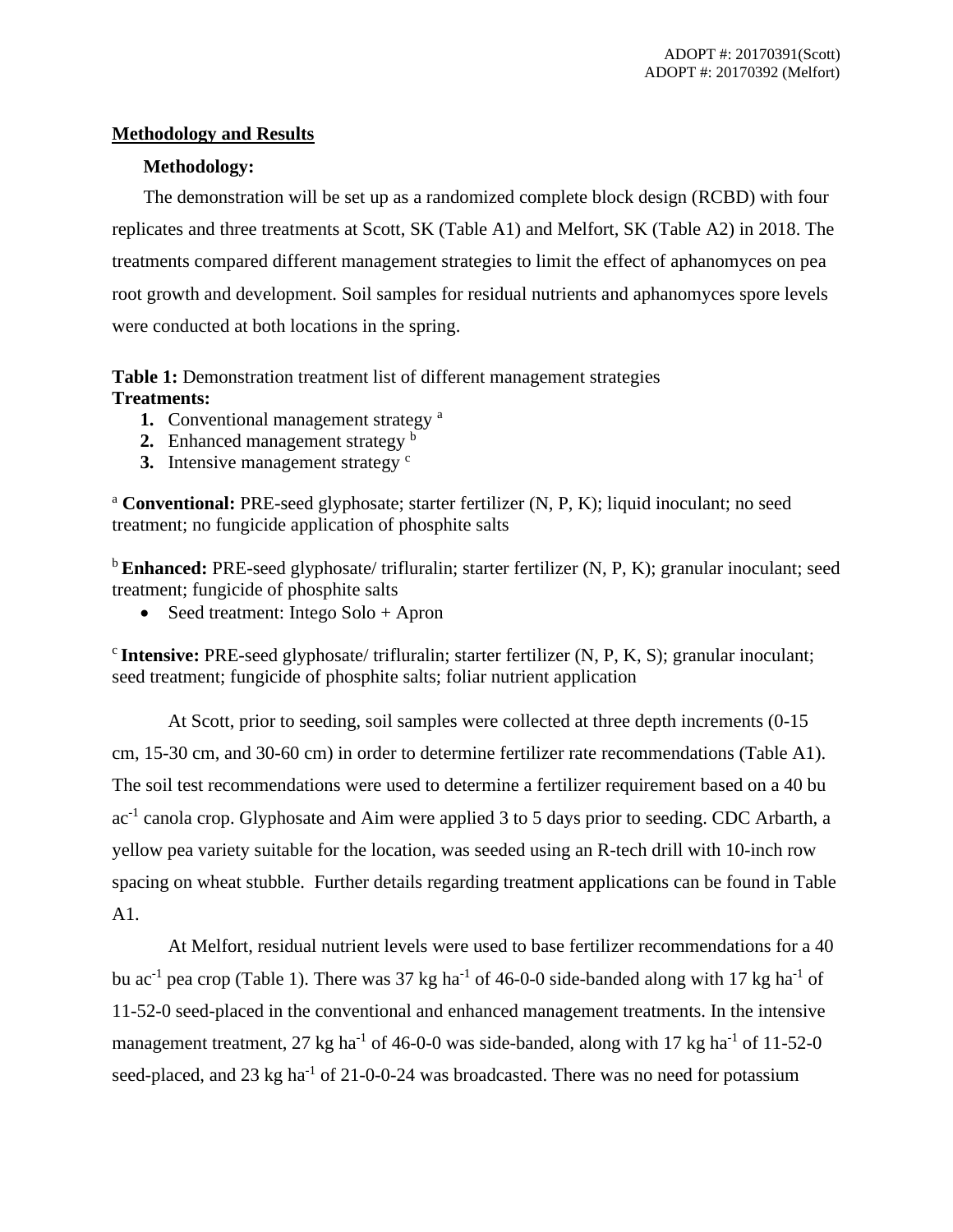containing fertilizers in any treatment. Further details regarding treatment applications can be found in Appendix A2.

#### **Data Collection:**

Plant densities were determined by counting numbers of emerged plants on 2 x 1-meter row lengths per plot approximately two weeks after crop emergence. NDVI ratings were taken using a hand held Greenseeker and were conducted at 4, 8 and 12 weeks after emergence. Yields were determined from cleaned harvested grain samples and corrected to the required moisture content. Seed protein was also collected as an additional seed quality indicator. The economic analysis was conducted by calculating the cost and subsequent return of each agronomic practice. The economic equation took into consideration the yield (bushel per acre) per treatment and price per bushel to determine gross income (\$ per ac) minus the total cost [cost of seed (\$ per bushel), seed treatment (\$ per acre), inoculant (\$ per acre), fertilizer (\$ per acre), herbicide (\$ per acre), phosphite salt fungicide (\$ per acre), foliar nutrient (\$ per acre) and equipment cost (\$ per acre)] to determine net grain (\$ per acre). Equipment costs include the cost of labor, fuel and all other associated costs. Weather data was collected and recorded from an on-site station provided by FarmersEdge®. Long-term weather data was collected from Environment Canada.

#### **Growing Conditions:**

In Scott, SK the 2018 growing season started out moderately dry in April with only 8.5 mm of precipitation. May, June, and August were far below the long-term average, while July and August were above. Overall, when looking at the accumulated amount of precipitation in 2018 from April to October, there was 12.2 mm less than the long-term total. Throughout the growing season, May and September 2018 were both 5°C colder than the long-term average while May and June were 2-3<sup>o</sup>C warmer. The temperature was very similar to the long-term average in July and August. Growing degree days were higher than the long-term average for the months of April – June, and lower for the remaining months (Table 3). Two destructive environmental events occurred during the growing season: a wind storm of  $157 \text{ km hr}^{-1}$  gust on June  $9<sup>th</sup>$  and a hail storm on July  $21<sup>st</sup>$ .

At Melfort, May and June were warmer than normal, while July was similar, and August through October was cooler (Table 4). Every month during the growing season, received less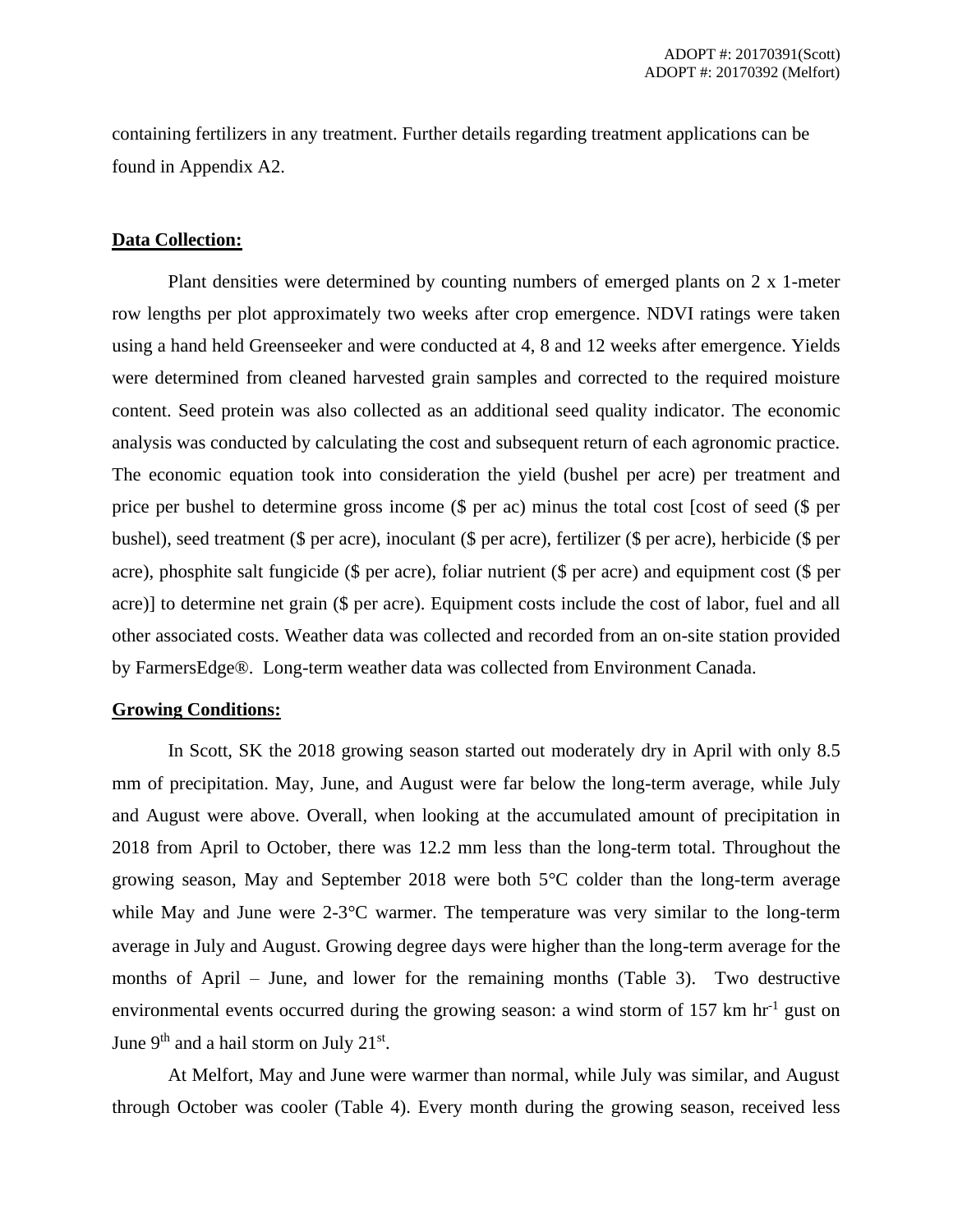precipitation than normal, except September (Table 4). Yet, May through August was within 10 mm of the normal total precipitation received for those months. The harvest season began earlier than in previous years, however, periodic rain and snow in September resulted in harvest delays. Fortunately, this trial was combined before the harvest delay occurred. Overall, the growing season was near normal, albeit had 44.2 mm less rain on average.

| Table 2. Mean monthly temperature, precipitation and growing degree day accumulated from |  |  |  |  |  |
|------------------------------------------------------------------------------------------|--|--|--|--|--|
| April to October 2018 at Scott, SK                                                       |  |  |  |  |  |

| Year                       | April                     | <b>May</b> | June  | July                       | <b>August</b> | Sept. | Oct. | Average |
|----------------------------|---------------------------|------------|-------|----------------------------|---------------|-------|------|---------|
|                            |                           |            |       | -Temperature $(^{\circ}C)$ |               |       |      |         |
| 2018                       | $-2.2$                    | 13.6       | 16.6  | 17.5                       | 15.9          | 6.4   | 1.6  | 11.3    |
| Long-<br>term <sup>z</sup> | 3.8                       | 10.8       | 14.8  | 17.3                       | 16.3          | 11.2  | 3.8  | 12.4    |
|                            | <i>Precipitation (mm)</i> |            |       |                            |               |       |      |         |
| 2018                       | 8.5                       | 35.6       | 58    | 85.8                       | 20.2          | 57.3  | 8.2  | 265.4   |
| Long-<br>term <sup>z</sup> | 24.4                      | 38.9       | 69.7  | 69.4                       | 48.7          | 26.5  | 17   | 277.6   |
|                            | -Growing Degree Days-     |            |       |                            |               |       |      |         |
| 2018                       | 32.5                      | 268        | 436.5 | 306.7                      | 346.9         | 86.2  | 12   | 1476.8  |
| Long-<br>term <sup>z</sup> | 44                        | 170.6      | 294.5 | 380.7                      | 350.3         | 192.3 | 12.5 | 1432.4  |

 $\text{ZLong-term average}$  (1985 - 2014)

**Table 3:** Mean temperatures and precipitation collected from the Environment Canada Weather Station at Melfort, SK., for May to October 2018.

|                                   | <b>May</b> | June | July | <b>August</b>                       | <b>Septemb</b><br>er | Octobe | <b>Average/T</b><br>otal |
|-----------------------------------|------------|------|------|-------------------------------------|----------------------|--------|--------------------------|
|                                   |            |      |      | --- Temperature $({}^{\circ}C)$ --- |                      |        |                          |
| 2018                              | 13.9       | 16.8 | 17.5 | 15.9                                | 6.9                  | 0.9    | 12.0                     |
| Long-<br><b>Term</b> <sup>x</sup> | 10.7       | 15.9 | 17.5 | 16.8                                | 10.8                 | 3.3    | 12.5                     |
|                                   |            |      |      | --- Precipitation (mm) ---          |                      |        |                          |
| 2018                              | 38.5       | 46.6 | 69.5 | 43.2                                | 42.0                 | 8.9    | 248.7                    |
| Long-<br><b>Term<sup>x</sup></b>  | 42.9       | 54.3 | 76.7 | 52.4                                | 38.7                 | 27.9   | 292.9                    |

xLong-Term Climate Normal from Melfort Environment Canada Weather Station (1981-2010)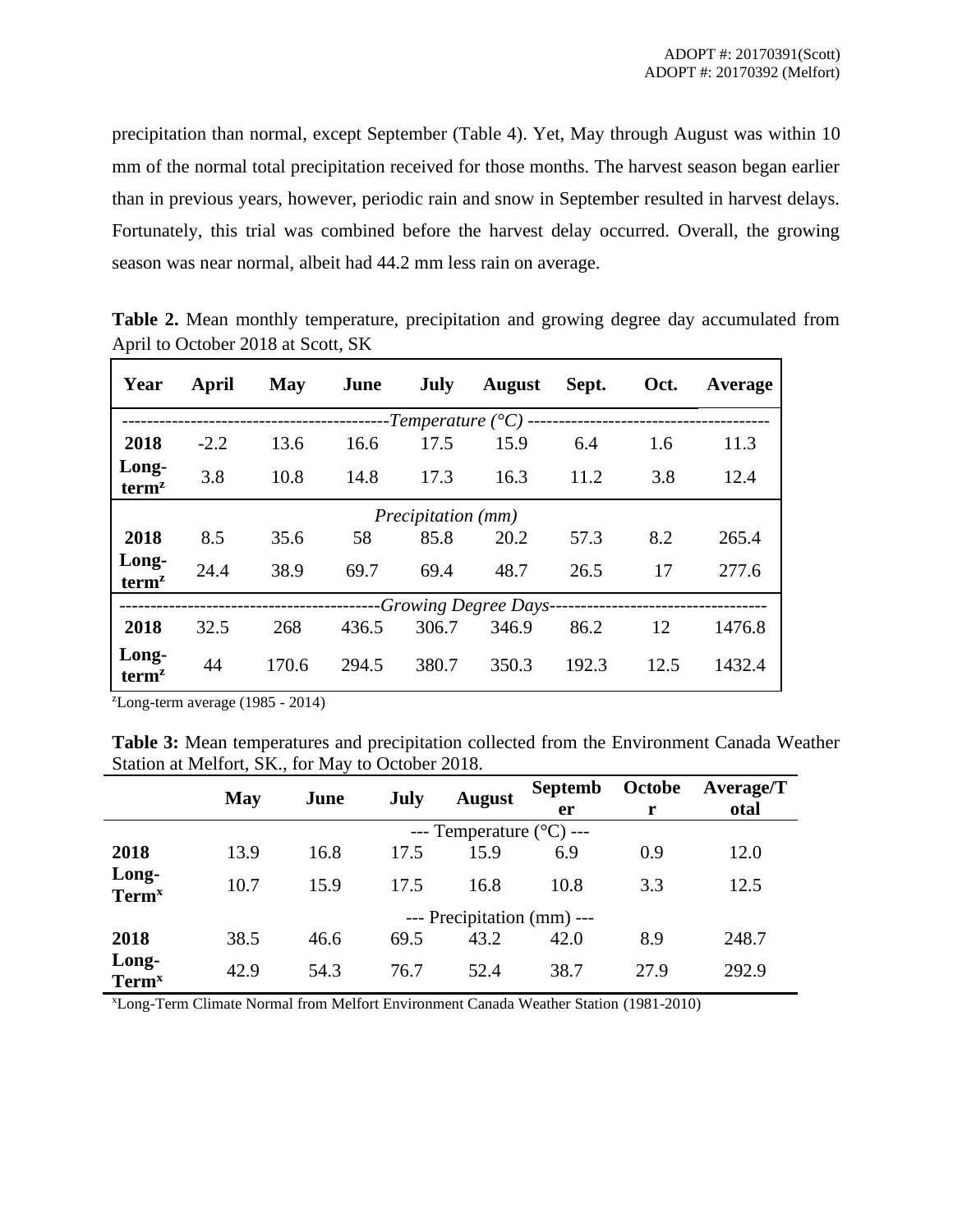#### **Analysis**

The data was statistically analyzed using the PROC MIXED in SAS 9.4. The residuals were tested for normality and equal variance to meet the assumptions of ANOVA. The means were separated using a Tukey's Honestly Significant Difference (HSD) test with level of significance at 0.05. Replications were treated as random effect factor whiles treatments were fixed-effect factors.

## **Results & Discussion**

## *Plant Density*

Plant counts consisted of 2 x 1-meter long rows per plot counted based on the number of pea seedlings found. Scott's plant counts took place on June 18<sup>th</sup>, Melfort's occurred on June 25<sup>th</sup> and there was no significant treatment effect on pea establishment at either location (p=0.9792 and p=0.4288, respectively). Overall, Scott's average plant density was slightly lower at 77 plants m-2 while Melfort had a plant density that was higher than anticipated and averaged 114 plants  $m^{-2}$ .

# *Disease Ratings*

Disease incidence was rated prior to the first phosphite salt fungicide application, one week after the first phosphite salt fungicide application or 7 DAIA (days after initial application). This rating also served as a rating prior to the second application. The last rating was taken one week after the second application or 14 DAIA. Disease was rated for total disease (both root and leaf diseases) on a  $0 - 10$  scale.

At Melfort, disease was rated on July 14<sup>th</sup>, July 20<sup>th</sup>, July 27<sup>th</sup> and August 3<sup>rd</sup>. There was no disease symptoms recorded until August 3rd, when the last rating took place. As expected, due to minimal disease symptoms being recorded, there were no significant treatment effects on the ability to control disease ( $p = 0.2441$ ).

At Scott, disease ratings were conducted on July  $13<sup>th</sup>$ , July  $20<sup>th</sup>$  and July  $31<sup>st</sup>$ . There was significant treatment effects on July  $13<sup>th</sup>$  (p=0.0048) between conventional and intensive management strategies (Figure 1). Disease ratings on July  $20<sup>th</sup>$  and July  $31<sup>st</sup>$  show no significant treatment effects  $(p=0.1151$  and  $p=0.3256$ , respectively).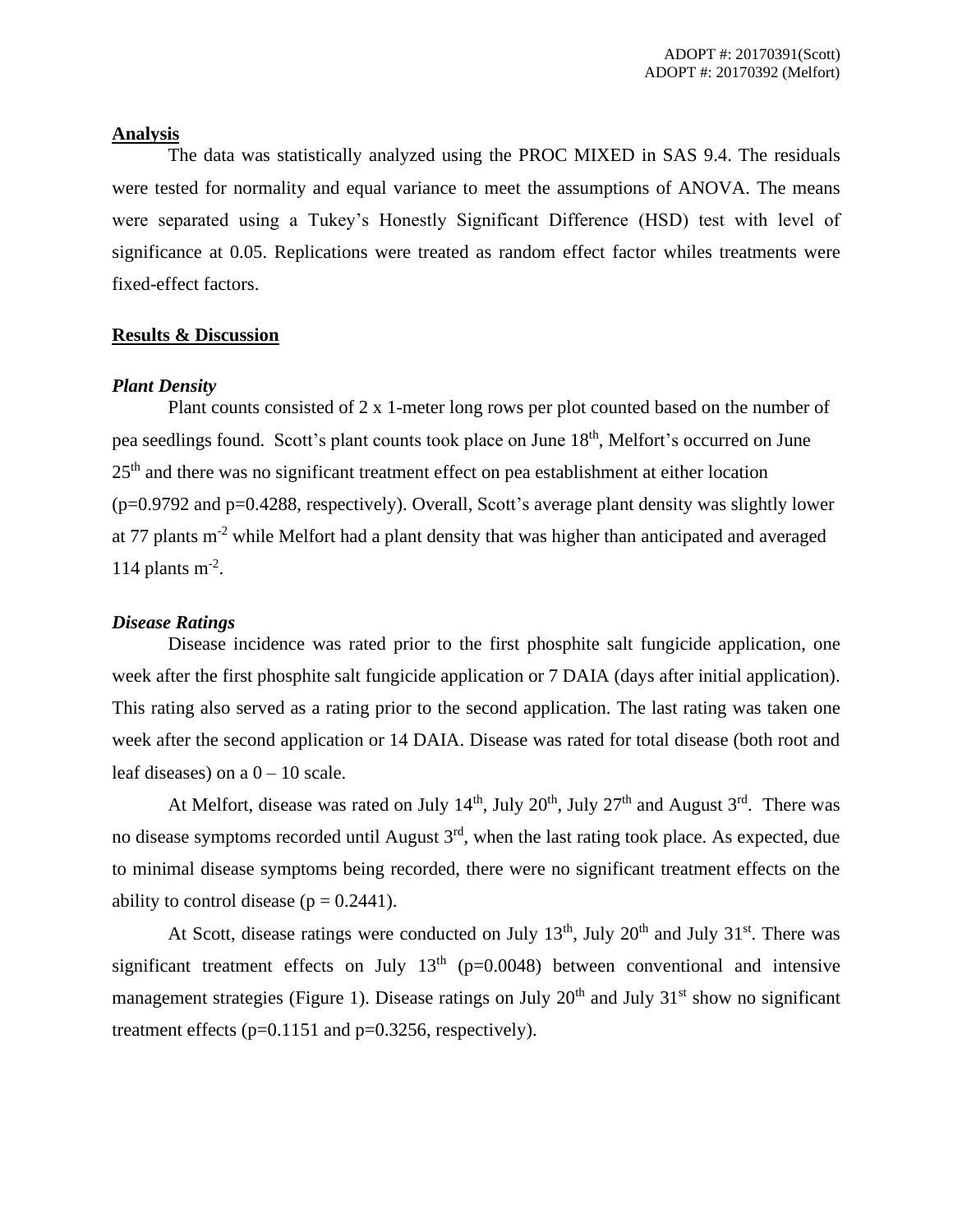

**Figure 1:** Overview of the three disease ratings from Scott, SK. Disease was rated for total disease of both root and leaf diseases on a  $0 - 100$  scale (Table A3). Significant treatment effects were seen prior to the first application (p=0.0048) between conventional and intensive management strategies. No treatment effects were seen at 7DAIA (days after initial application) and 14 DAIA ( $p=0.1151$  and  $p=0.3256$ , respectively).

#### *Vigor*

Vigor ratings (NDVI), at both locations were taken at 4 weeks, 8 weeks, and 12 weeks after emergence. At Scott, NDVI was taken on July  $3<sup>rd</sup>$  and July  $31<sup>st</sup>$ , due to the maturity of the crop NDVI at 12 weeks was not taken. There was no significant treatment effects on NDVI ratings at 4 weeks ( $p=0.7766$ ) and at 8 weeks ( $p=0.964$ ) after emergence. In Melfort, SK, NDVI was taken on July  $9<sup>th</sup>$ , August  $7<sup>th</sup>$ , and Sept  $4<sup>th</sup>$ . There were no significant treatment effects on NDVI ratings 4 weeks (p=0.9177) and 12 weeks (p=0.3554) after seeding, but there was at 8 weeks (p=0.0229). At this time, the conventional and intensive treatments had similar ratings at 0.72, while the enhanced treatments were significantly more at 0.74. Although there were some significant treatment differences found, due to only significance being found at a single timing, the significant effects have little agronomic importance.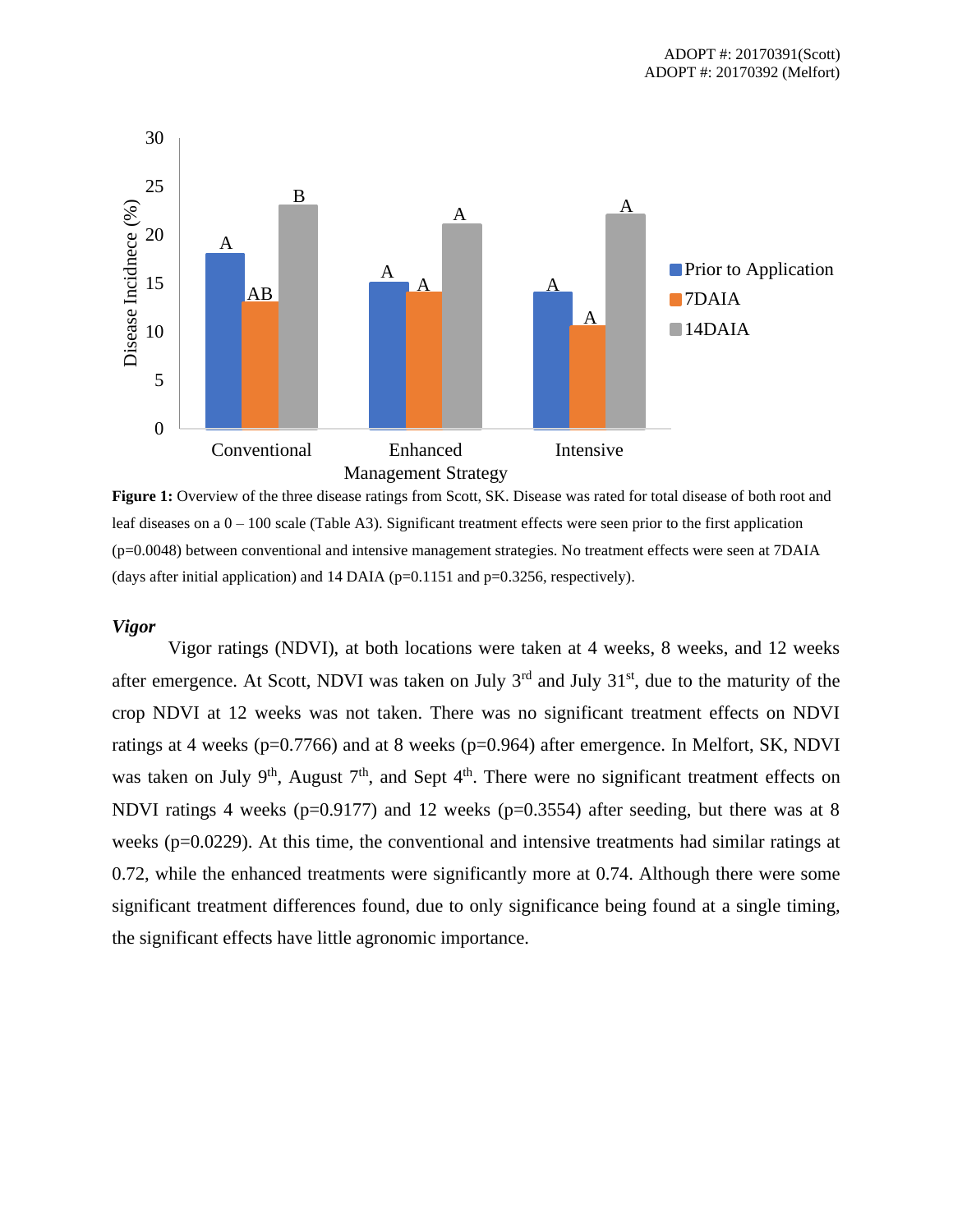# *Yield*

Grain yields at both locations were assessed by cleaning and weighing the entire combined sample after drying to achieve equal moisture content. The cleaned weights were then calculated into kg ha<sup>-1</sup> and bu ac<sup>-1</sup> after correcting for 16% moisture content.

Although there were yield differences up to 9 bu  $ac^{-1}$  between the three management strategies at Scott, a significant difference was not detected. This is likely attributed the variation that occurred within the plots (Figure 2). With a seeding rate of 80 seeds  $m<sup>-2</sup>$  average yields at Scott were 32.7 bu ac<sup>-1</sup> (2197.4 kg ha<sup>-1</sup>) for the conventional management strategy, 36.9 bu ac<sup>-1</sup>  $(2475.1 \text{ kg ha-1})$  for the enhanced management strategy and 41 bu ac<sup>-1</sup>  $(2752.0 \text{ bu ac}^{-1})$  for the intensive management strategy. Therefore a yield difference of 9 bu  $ac^{-1}$  was seen between the conventional and intensive strategies. This increase in yield could be accredited to the additional phosphite salt fungicide and nutrient applications as a decrease in disease was seen throughout the treatments in the plant foliage and roots. Overall, the average yield between the three management strategies was  $36.8$  bu ac<sup>-1</sup> or  $2474.8$  kg ha<sup>-1</sup>.



**Figure 2:** Average yield response to three different management strategies at Scott, SK in 2018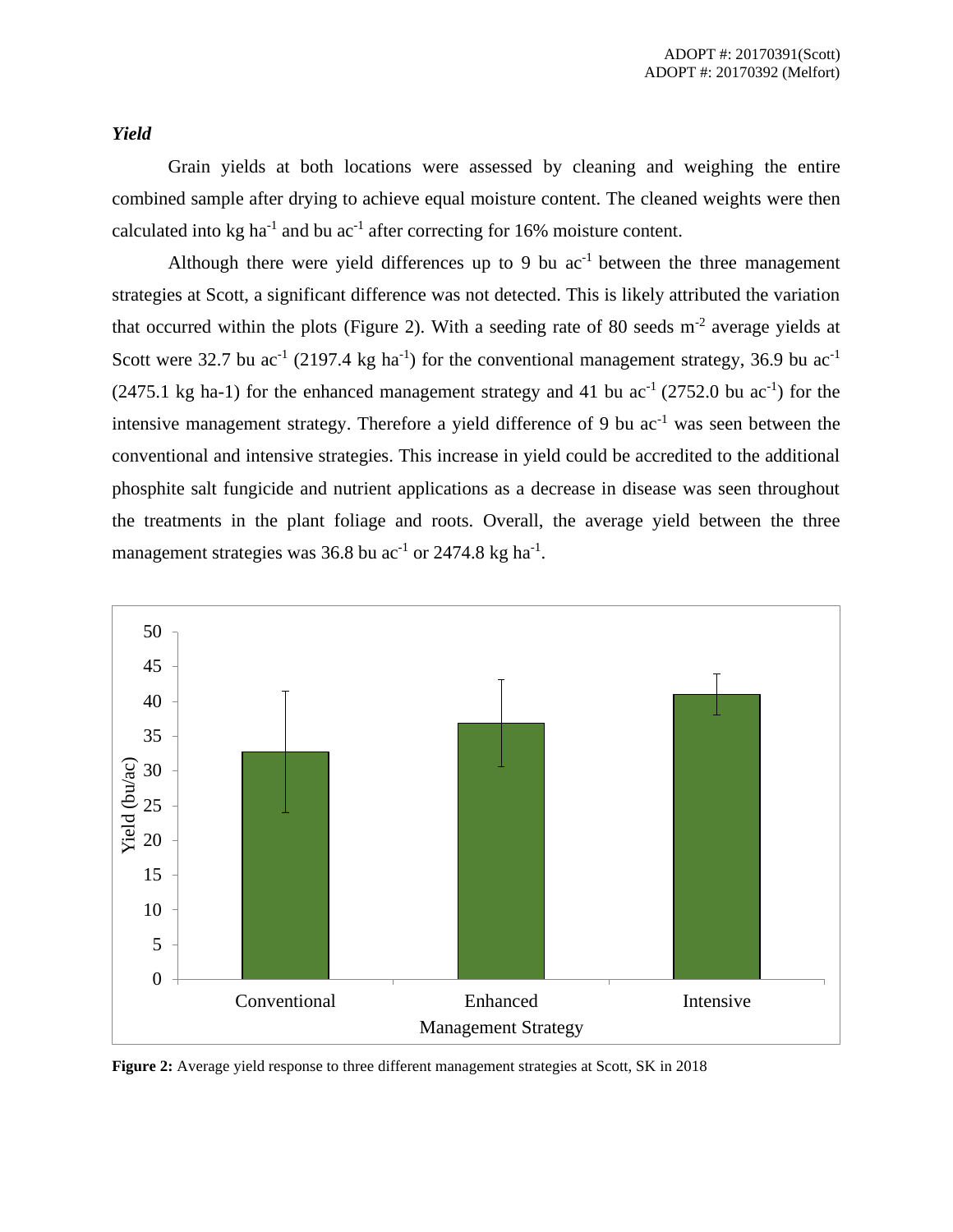At Melfort, the treatments did not result in any significant yield differences  $(p=0.5597)$ and averaged 5942.4 kg ha<sup>-1</sup> or 88.3 bu ac<sup>-1</sup>. This effect was expected, as there was little disease present and differences in vigor detected. It is interesting to note, that despite the increase in inputs used in the management systems, there is still no significant difference in the treatments, despite little disease present (Figure 3).



**Figure 3:** Average yield response to three different management strategies at Melfort, SK in 2018

#### *Protein*

At Scott, protein analysis was conducted on a cleaned subsample from each plot. There was no significant difference in proteins between the three different management strategies (p=0.1087) and protein content was 20%. At Melfort, a cleaned subsample from each plot was sent away for protein analysis. As expected, as yields were relatively similar, there was no significant difference in the protein content of the three treatments (p=0.63). Overall, average protein content was 22.6% which is similar to expected levels.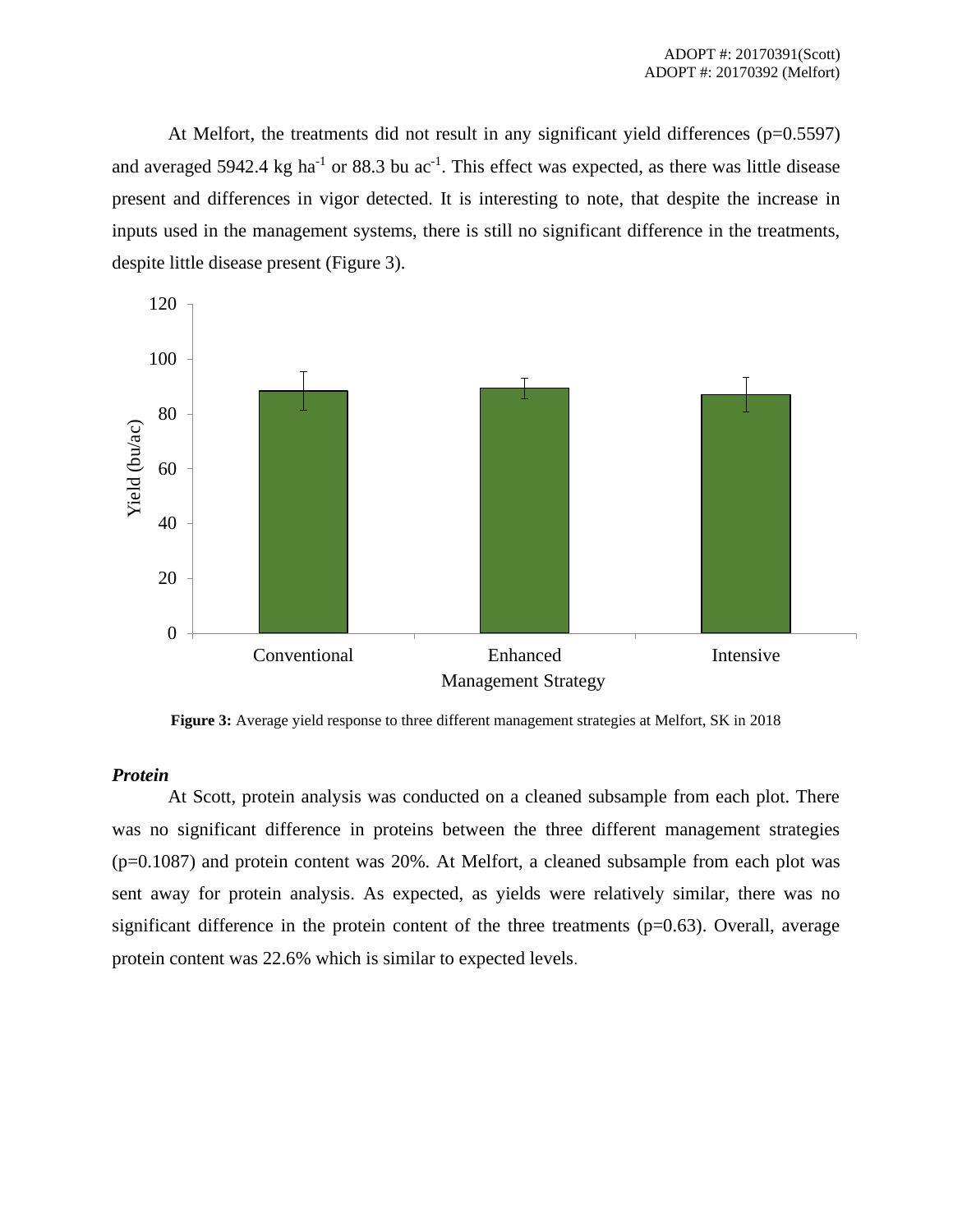#### *Economics*

For both locations an economic analysis was done. The economic equation took into consideration the yield (bushel per acre) per treatment and price per bushel to determine gross income (\$ per ac) minus the total cost [cost of seed (\$ per bushel), seed treatment (\$ per acre), inoculant (\$ per acre), fertilizer (\$ per acre), herbicide (\$ per acre), phosphite salt fungicide (\$ per acre), foliar nutrient (\$ per acre) and equipment cost (\$ per acre)] to determine net grain (\$ per acre). Equipment costs include the cost of labor, fuel and all other associated costs.

Within the total cost expenses, the factors that do not differ throughout treatments are seed and fertilizer costs. The main factors within the total cost expenses that did influence net gain was seed treatment, herbicide, inoculant (liquid versus granular), phosphite salt fungicide, foliar nutrients, and equipment costs. Intego solo and Apron Maxx RTA was excluded in the conventional strategy as opposed to the enhanced and intensive management strategies. The addition of the seed treatment increased the enhanced and intensive total costs by \$33.84/ac. Conventional management strategy used liquid inoculant priced at \$3/ac as opposed to \$13/ac of granular inoculant that was used in the enhanced and intensive management strategy (Figure 4). The addition of treflan and phostrol in the enhanced and intensive strategy increased the herbicide cost \$9.07/ac and the fungicide cost \$10.84/ac over the conventional strategy. The foliar nutrient addition of Rogue II increased intensive total costs by \$11.65/ac over the conventional and enhanced. The extra costs associated with the enhanced and intensive treatments exceeded the yield gain, therefore, the net gain (\$/ac) of the enhanced and intensive management strategies compared to the conventional is lower (Figure 4).

At Scott a seeding rate of 80 seeds  $m^{-2}$  average yields at Scott were 32.7 bu ac<sup>-1</sup> (2197.4) kg ha<sup>-1</sup>) for the conventional management strategy, 36.9 bu ac<sup>-1</sup> (2475.1 kg ha-1) for the enhanced management strategy and 41 bu  $ac^{-1}$  (2752.0 bu  $ac^{-1}$ ) for the intensive management strategy. With grain priced at \$7/bushel, the net gain for the conventional strategy was \$61.67/ac, the enhanced strategy was \$18.36/bu and intensive strategy was \$30.94/ac (Figure 4). In order for the enhanced strategy to be more profitable than conventional, enhanced yield would need to increase by 10.4 bu  $ac^{-1}$  for a net gain of \$61.976/ac. While the intensive management strategy would need a yield increase of 4.4 bu  $ac^{-1}$  to be more profitable, at \$61.74  $ac^{-1}$ , than the conventional management.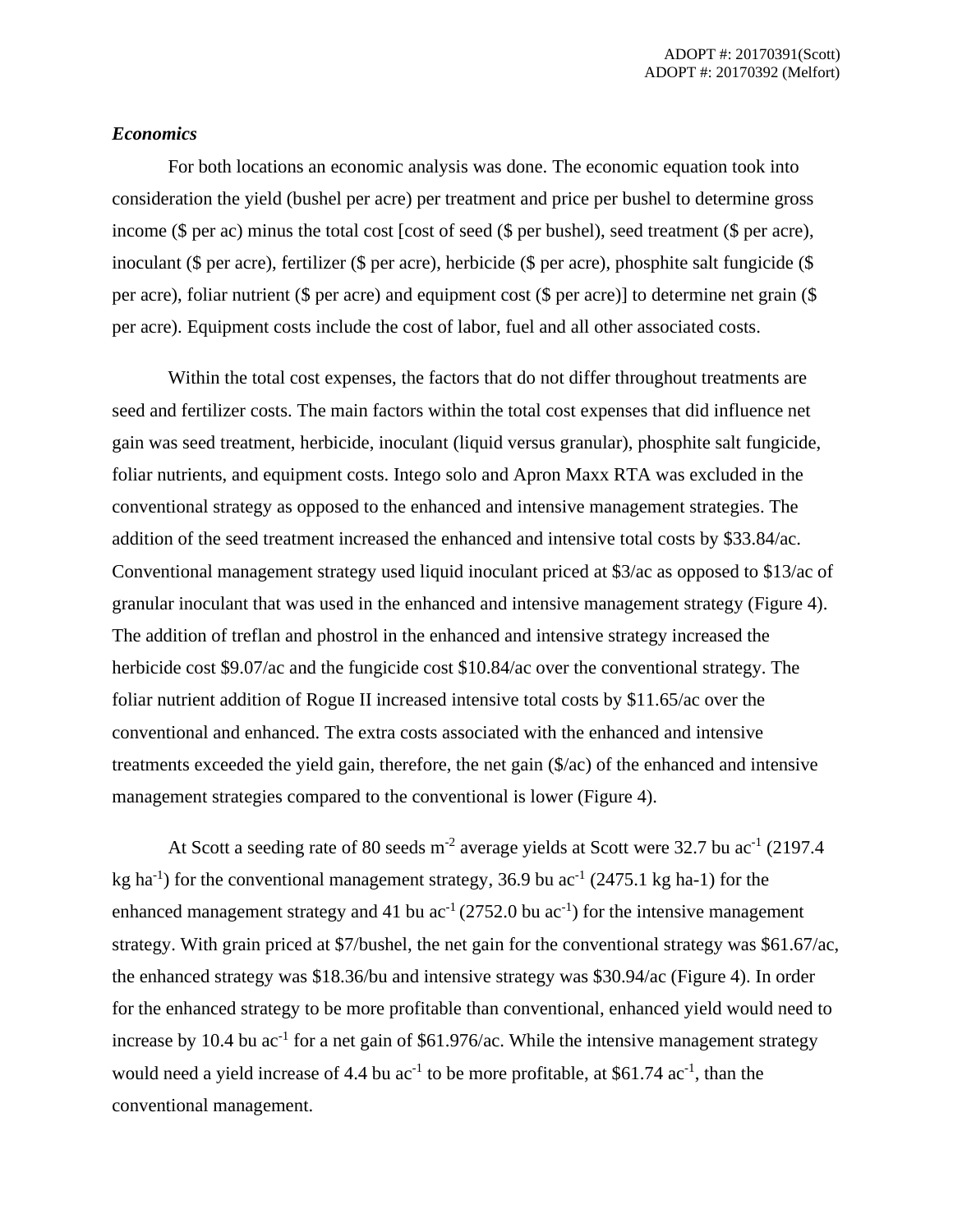|                               | <b>Conventional</b> | <b>Enhanced</b> | <i><b>Intensive</b></i> |
|-------------------------------|---------------------|-----------------|-------------------------|
| Yield (bu/ac)                 | 32.7                | 36.9            | 41.0                    |
| Price (\$/bu)                 | 7                   | 7               | 7                       |
| Gross Income $(\frac{5}{ac})$ | 228.90              | 258.30          | 287.00                  |
|                               |                     |                 |                         |
| Seed $(\frac{5}{ac})$         | 48.73               | 48.73           | 48.73                   |
| Seed Treatment (\$/ac)        | 0                   | 33.84           | 33.84                   |
| Fertilizer (\$/ac)            | 22.5                | 22.5            | 22.5                    |
| Herbicide $(\frac{5}{ac})$    | 28.28               | 37.35           | 37.35                   |
| Inoculants $(\frac{5}{ac})$   | 3.00                | 13.00           | 13.00                   |
| Fungicides (\$/ac)            | 0.00                | 10.84           | 10.84                   |
| Foliar Nutrients (\$/ac)      | 0.00                | 0.00            | 11.65                   |
| Equipment (\$/ac)             | 64.72               | 73.68           | 78.16                   |
| Total Cost (\$/ac)            | 167.23              | 239.94          | 256.06                  |
|                               |                     |                 |                         |
| NET Gain $(\frac{5}{ac})$     | 61.67               | 18.36           | 30.94                   |

\*Equipment costs includes labour, fuel, and all other associated costs Figure 4: Economic analysis for Scott, Saskatchewan comparing the three management strategies

At Melfort, a higher plant density of  $114$  plants  $m^{-1}$  can account for one of the possible explanations of their higher overall yield. Conventional averaged the second highest yield at 88.6 bu ac<sup>-1</sup> (5945.0 kg ha<sup>-1</sup>) resulting in the most profitable net gain of \$452.97 ac<sup>-1</sup>. A net gain of \$387.26 ac<sup>-1</sup> occurred from 89.6 bu ac<sup>-1</sup> (6015.0 kg ha<sup>-1</sup>) yield from the enhanced management strategy. Lastly, the intensive management strategy resulted in a yield of 87.7 bu  $ac^{-1}$  (5885.0 kg ha<sup>-1</sup>) and a net gain of \$357.84  $ac^{-1}$ . For enhanced or intensive to be as profitable as the conventional management strategy there yield would have to increase by 10.4 bu  $ac^{-1}$  and 12.7 bu  $ac^{-1}$ , respectively.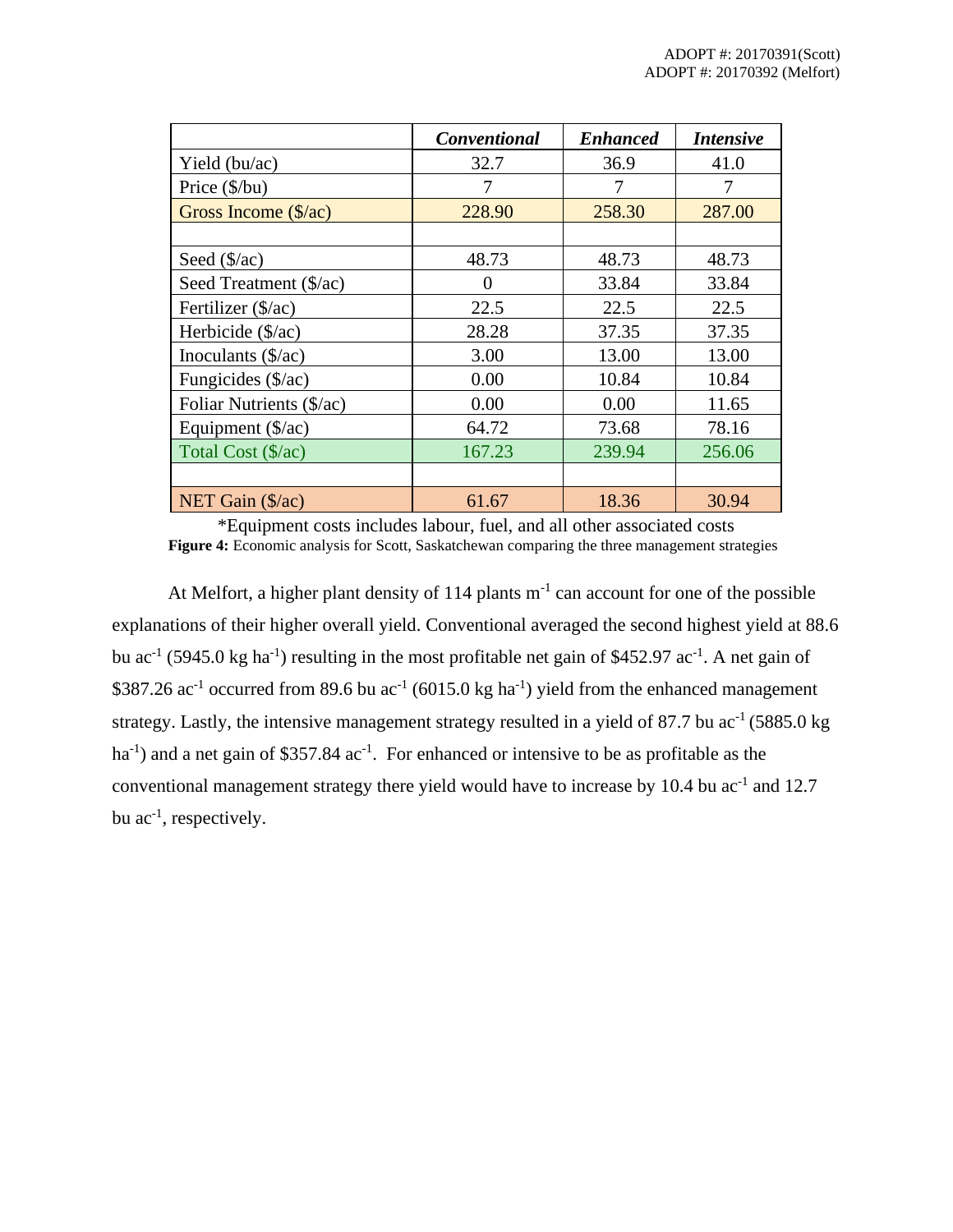|                             | <b>Conventional</b> | <b>Enhanced</b> | <b>Intensive</b> |
|-----------------------------|---------------------|-----------------|------------------|
| Yield (bu/ac)               | 88.6                | 89.6            | 87.7             |
| Price $(\frac{6}{bu})$      | 7                   | 7               | 7                |
| Gross Income (\$/ac)        | 620.20              | 627.20          | 613.90           |
|                             |                     |                 |                  |
| Seed $(\frac{5}{ac})$       | 48.73               | 48.73           | 48.73            |
| Seed Treatment (\$/ac)      | 0                   | 33.84           | 33.84            |
| Fertilizer (\$/ac)          | 22.5                | 22.5            | 22.5             |
| Herbicide (\$/ac)           | 28.28               | 37.35           | 37.35            |
| Inoculants $(\frac{5}{ac})$ | 3.00                | 13.00           | 13.00            |
| Fungicides (\$/ac)          | 0.00                | 10.84           | 10.84            |
| Foliar Nutrients (\$/ac)    | 0.00                | 0.00            | 11.65            |
| Equipment $(\frac{5}{ac})$  | 64.72               | 73.68           | 78.16            |
| Total Cost (\$/ac)          | 167.23              | 239.94          | 256.06           |
|                             |                     |                 |                  |
| NET Gain $(\frac{5}{ac})$   | 452.97              | 387.26          | 357.84           |

\*Equipment costs includes labour, fuel, and all other associated costs **Figure 5:** Economic analysis for Melfort, Saskatchewan comparing the three management strategies

# **Conclusions and Recommendations**

The objective of this project was to demonstrate an effective management strategy to improve pea root health in aphanomyces contaminated soils. The three management strategies that were utilized included conventional, enhanced, and intensive. The intensive management strategy included an application of phosphite salt fungicide and foliar nutrient application to result in a 9 bu ac<sup>-1</sup> increase compared to the conventional management strategy. However, the additional costs of the phosphite salt fungicide and foliar nutrient resulted in a lower net gain when compared to the conventional strategy. The application of the phosphite salt fungicide and foliar nutrient did result in lower disease pressure on the plant foliage and roots**.** Overall, the increase of the yield does not pay for the additional cost of the extra applications. While there may not be an economical benefit, the increase in plant foliage and root health shows that the application of a phosphite salt fungicide and foliar nutrient may have environmental benefits. These benefits could possibly decrease aphanomyces spore levels, therefore creating good soil health for future years. For instance, C. Grau (1977) stated that trifluralin has been shown to effectively lower the production and motility of aphanomyces root rot spores. Similarly, Dr. Syama Chatterton indicated that using a seed treatment that targets root rot complexes combined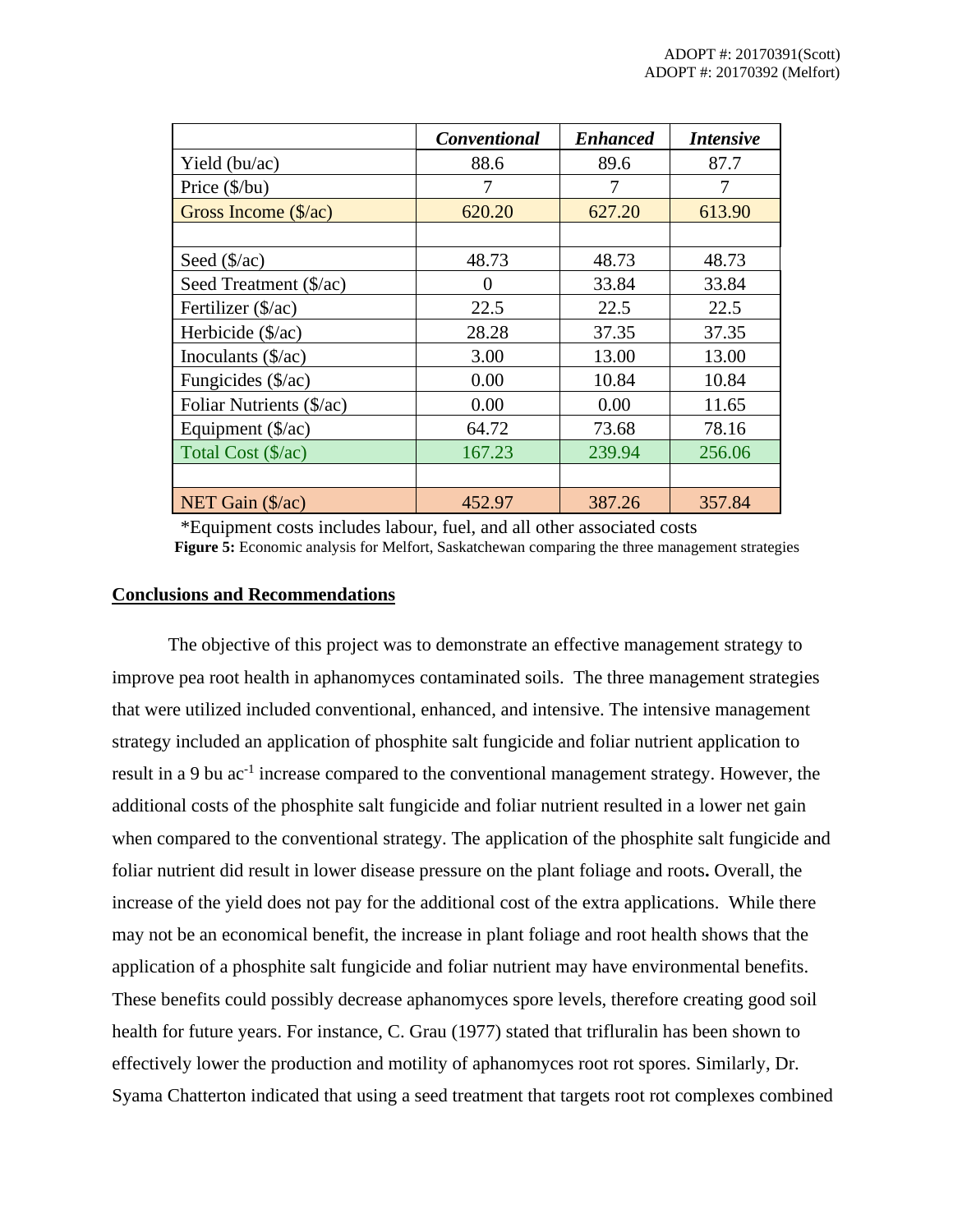with a fungicide application may prove effective to improve the buffering capacity of peas to aphanomyces. Therefore, there may be non-grossing benefits such as reduced spore load, resulting in a less severe infestation in future years and overall good soil health.

Despite the test site being tested positive for Aphanomyces, there was little disease symptoms present in Melfort, SK. This is likely due to the dry conditions throughout the study period, which in turn provided non-ideal conditions for Aphanomyces growth. With the little disease present, it was expected, that there would be minimal yield differences between the treatments attributed disease control but rather to differences in inputs. This was not the case, as all three management levels resulted in similar yields and protein levels. If the environment was more conducive to Aphanomyces development in the earlier parts of the growing season, we would have expected the treatments to result in large differences. Therefore, we recommend that this demonstration be tried again. This will allow us to see if results will remain the same under a potentially different climate.

# **Supporting Information Acknowledgments**

The Western Applied Research Corporation would like to thank the Ministry of Agriculture for the funding support on this project. We would like to acknowledge Herb Schell and our summer staff, Jaden Kapiniak and Jolene Gruber, for their technical assistance with project development and implementation for the 2018 growing season. This report will be distributed through WARC's website and included in WARC's and Agri-ARM annual reports.

Furthermore, the Northeast Agriculture Research Foundation would like to express our gratitude to the Saskatchewan Ministry of Agriculture's ADOPT program for funding this demonstration and providing signage. We would also like to thank Western Applied Research Corporation for being the lead on this project and collaboration with us once again.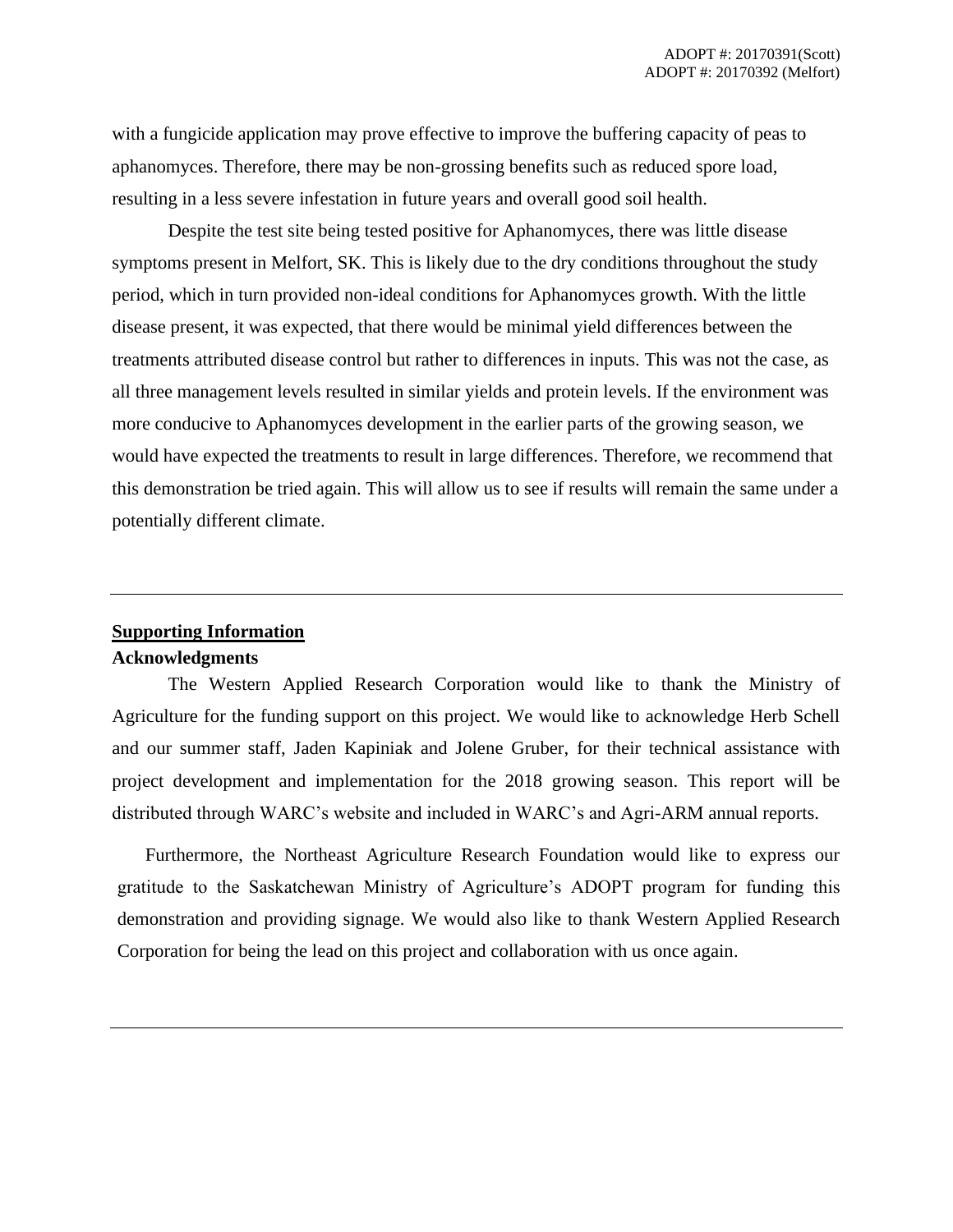# **Appendices**

# **Appendix A**

**Appendix A1.** Agronomic and treatment application information during the growing season at Scott, 2018.

|                        | Product             | Rate                    | Date                  |
|------------------------|---------------------|-------------------------|-----------------------|
| <b>Fertilizer</b>      | blend of 10-40-0-6  | 30 lb/ac seedplaced     | May 23rd              |
| <b>Variety</b>         | Arbarth             | 80 plants/ $m^2 + 30\%$ | May $23rd$            |
|                        |                     | M                       |                       |
|                        |                     | 285 lb/ ac              |                       |
| <b>Seed</b>            | Intego Solo         | 19.6 mL/100 $kg$ seed   | May 23rd              |
| <b>Treatment</b>       | Apron Maxx RTA      | 325 mL/100kg seed       |                       |
| <b>Inoculant</b>       | Liquid and granular |                         | May $23rd$            |
| <b>Herbicide</b>       | Glyphosate RT 540   | $0.67$ L/ac             | May $23rd$            |
|                        | <b>AIM</b>          | $0.81$ L/ac             | May $23^{\text{rd}}$  |
|                        | Treflan             | $3.34$ kg/ha            | May $23^{\text{rd}}$  |
|                        | Viper ADV           | $400$ mL/ac             | June $21st$           |
|                        | <b>UAN</b>          | $0.81$ L/ac             | June $21st$           |
| <b>Phosphite Salt</b>  | Phostrol Fungicide  | $2.9$ L/ha              | June $4th$ , $18th$   |
| <b>Foliar Nutrient</b> | Rogue II            | 1 L/ac                  | June 21st             |
| Fungicide              | Priaxor             | $180$ ml/ ac            | July $9th$            |
|                        | Lance WDG           | 170g/ac                 | July $23^{\text{rd}}$ |
| <b>Harvest</b>         |                     |                         | September             |
|                        |                     |                         | 6 <sup>th</sup>       |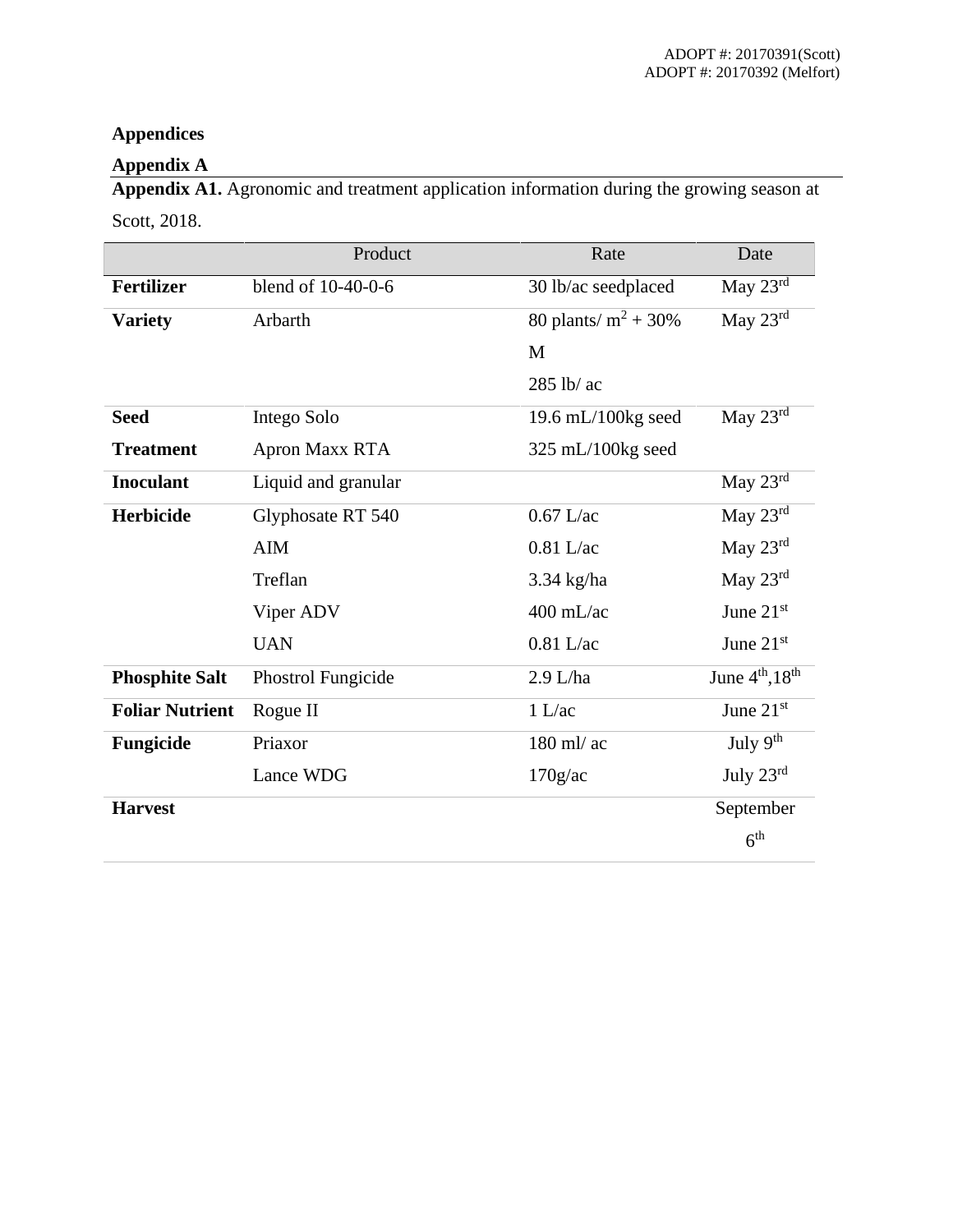|                        | Product                  | Rate                     | Date                            |
|------------------------|--------------------------|--------------------------|---------------------------------|
| <b>Fertilizer</b>      | $46 - 0 - 0$             | as per Methodology       | May $28th$                      |
|                        | $11-52-0$                | mentioned about          |                                 |
|                        | $21 - 0 - 0 - 24$        |                          |                                 |
| <b>Variety</b>         | Carver                   | 80 plants/ $m^2$ (30% M, | May $28th$                      |
|                        |                          | 94% germination, 232 g   |                                 |
|                        |                          | TKW)                     |                                 |
| <b>Seed</b>            | Intego Solo              | 19.6 mL/100kg seed       | May $28th$                      |
| <b>Treatment</b>       | Apron Maxx RTA           | $325$ mL/100kg seed      |                                 |
| <b>Inoculant</b>       | Cell-Tech pea (granular) | $3.8$ lb/ac              | May 28 <sup>th</sup>            |
|                        | Nodulator XL (liquid)    | $75 \text{ mL/ac}$       |                                 |
| <b>Herbicide</b>       | Glyphosate RT 540        | $510$ mL/ac              | May $23^{\overline{\text{rd}}}$ |
|                        | Trifluralin              | 930 mL/ac                | May $23^{\text{rd}}$            |
|                        | Viper ADV                | $400$ mL/ac              | June 19 <sup>th</sup>           |
|                        | Assure II                | $300$ mL/ac              | June $25th$                     |
| <b>Phosphite Salt</b>  | Phostrol Fungicide       | $1.2$ L/ac               | June 13th, 27th                 |
| <b>Foliar Nutrient</b> | Rogue II                 | 1 L/ac                   | June $20th$                     |
| Fungicide              | Priaxor                  | 180 ml/ ac               | July $13th$                     |
|                        | Lance WDG                | $170$ g/ac               | July $27th$                     |
| <b>Harvest</b>         |                          |                          | September 5 <sup>th</sup>       |

**Table A2.** Agronomic and treatment application information during the growing season at Melfort, 2018.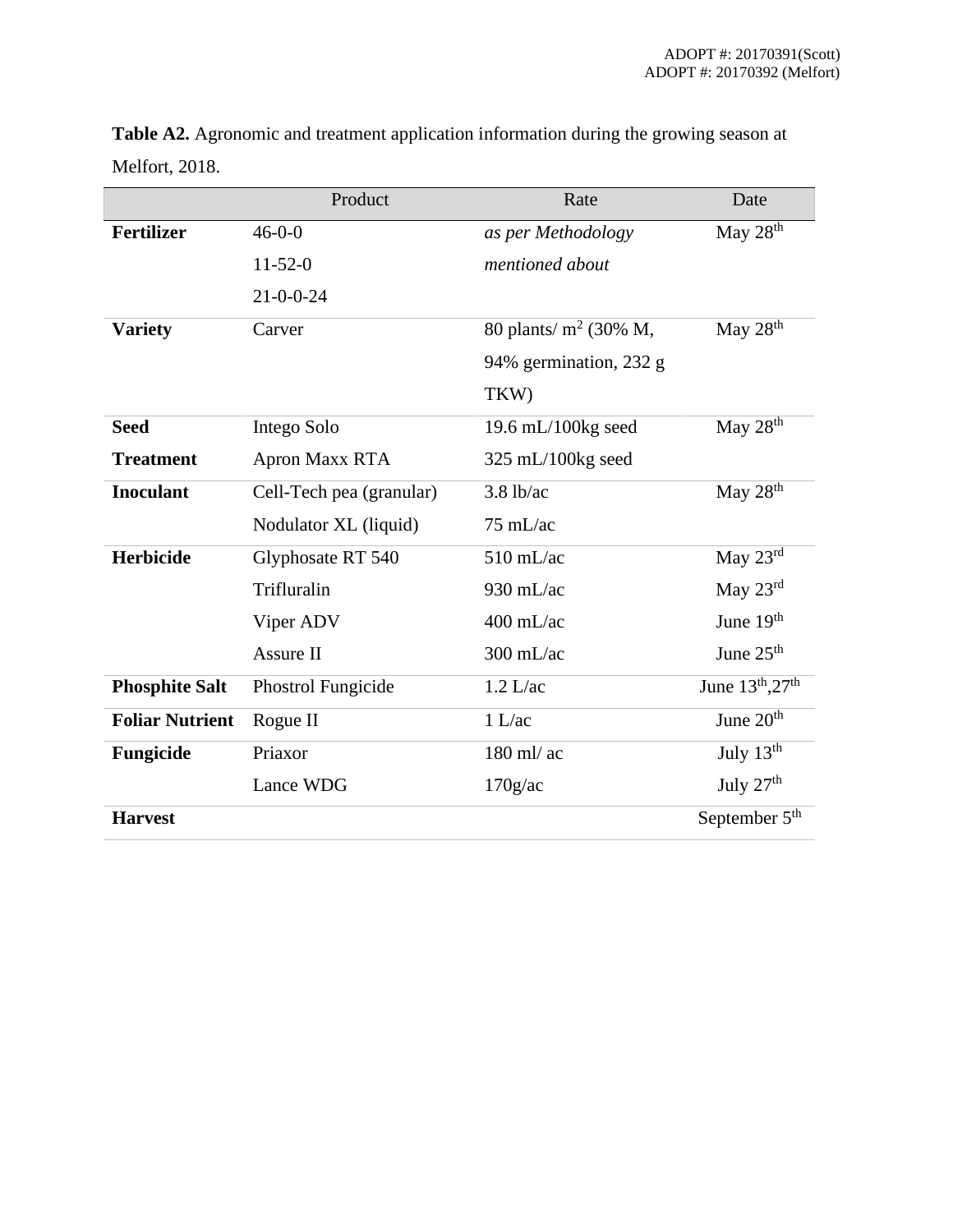| <b>Rating</b>  | Percent disease damage to foliage and roots |
|----------------|---------------------------------------------|
| $\theta$       | No Disease $(0\%)$                          |
|                | $1 - 10%$                                   |
| $\overline{2}$ | 11-20%                                      |
| $\overline{3}$ | 21-30%                                      |
| $\overline{4}$ | 31-40%                                      |
| 5              | 41-50%                                      |
| 6              | 51-60%                                      |
| $\overline{7}$ | 61-70%                                      |
| 8              | 71-80%                                      |
| 9              | 81-90%                                      |
| 10             | 91-100%                                     |

**Table A3.** Disease Scale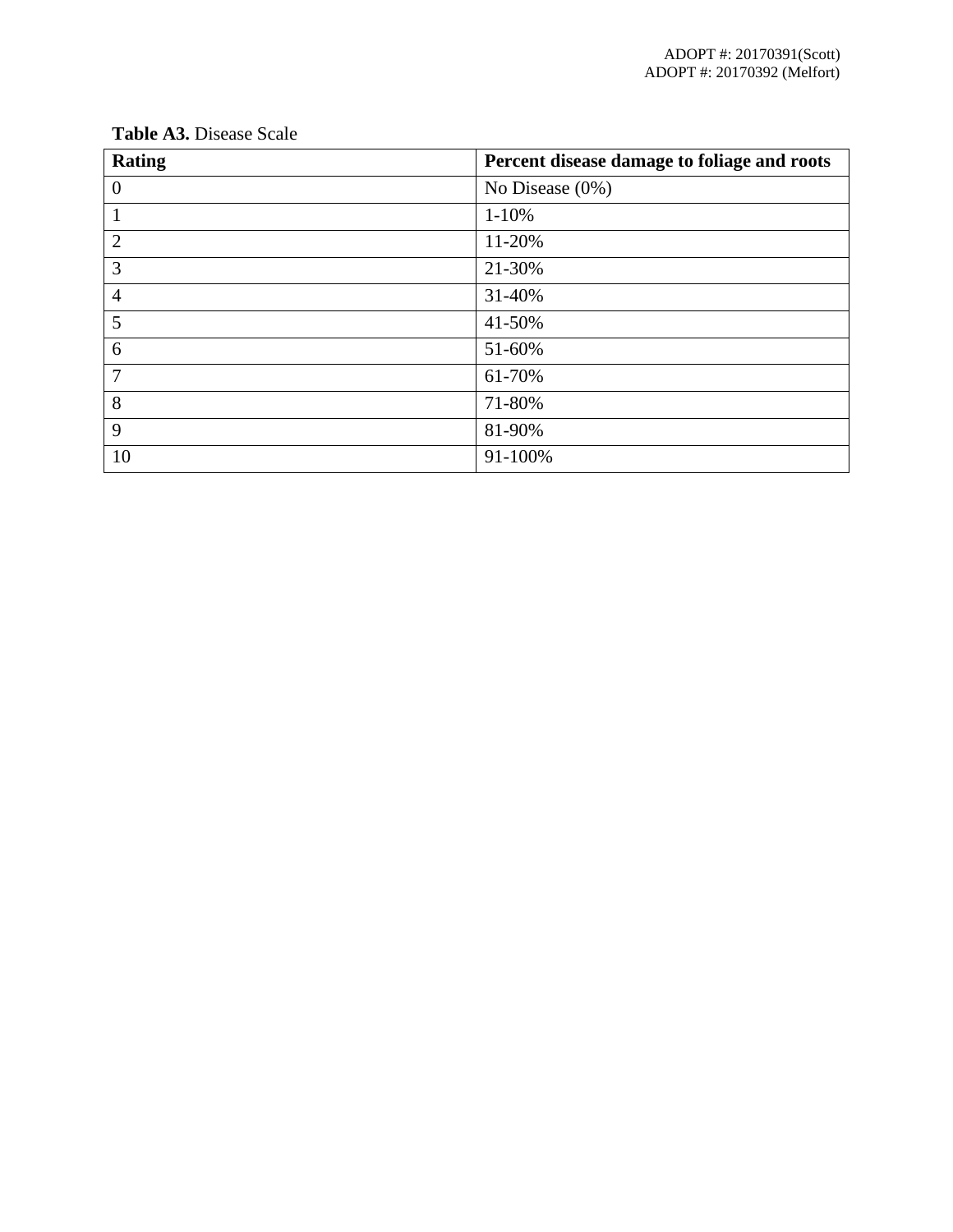#### **Abstract**

#### **Abstract/Summary**

*Aphanomyces euteiches* is an important disease of field pea which is caused by a complex of root pathogens. To determine the effects of three management strategies to reduce the effect of Aphanomyces on field pea health and overall yield a small plot field study was completed. Treatments varied by pre-seed herbicide applications, plant nutrition, phosphite salt fungicide, seed treatments and inoculants used.

Scott and Melfort Saskatchewan conducted this study on soil testing positive for Aphanomyces. Both locations had a drier year so a decrease overall of root and foliar disease symptoms present throughout the growing season was seen. Melfort resulted in a pea yield and quality that was relatively unaffected by treatments. It was expected that the increasing intensity of the management treatments would result in increased pea yields and quality, which was not the case. Scott saw a decrease in disease pressure when comparing intensive to conventional strategies in both the foliage and roots; this resulted in a 9 bu ac<sup>-1</sup> increase from conventional to intensive management. Although, the increase in yield was not enough to account for the increase of costs from the phosphite salt fungicide and foliar nutrient application, this resulted in the conventional strategy having a higher overall net gain compared to intensive.

While there may not be an economical gain when additional applications are used, these treatments have further benefits. For instance, C. Grau (1977) stated that trifluralin has been shown to effectively lower the production and motility of aphanomyces root rot spores. Also, a recent study in 2016 and 2017 at three locations in Saskatchewan indicated that best management practices including inoculation, starter fertilizer, and seed treatment, combined with foliar micronutrients resulted in improved plant tolerance to aphanomyces (Saskatchewan Pulse Growers Agronomy Workshop Presentation, 2017). Similarly, Dr. Syama Chatterton indicated that using a seed treatment that targets root rot complexes combined with a fungicide application may prove effective to improve the buffering capacity of peas to aphanomyces. Therefore, there may be non-grossing benefits such as the spore load being reduced, resulting in a less severe infestation in future years and overall good soil health.